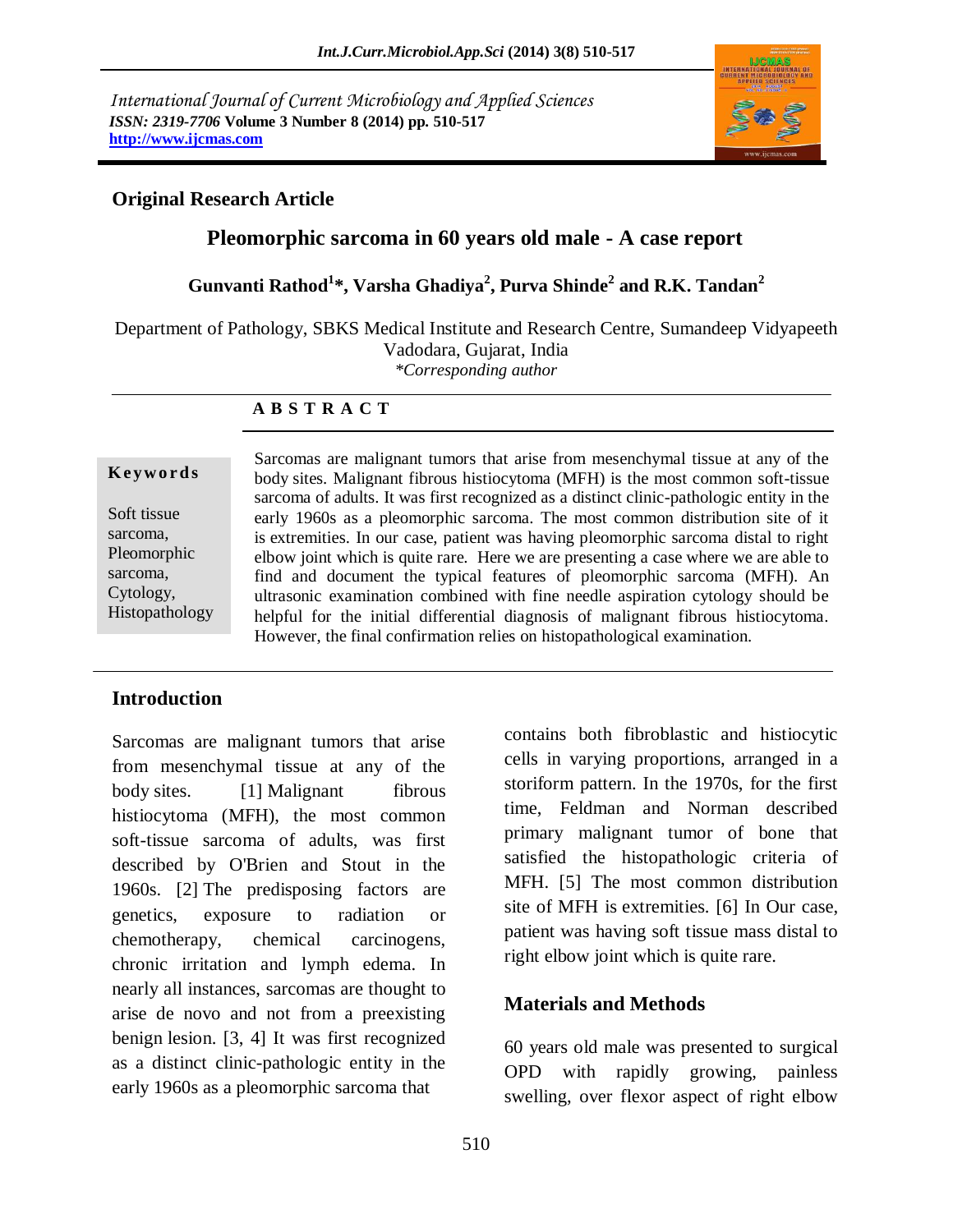joint for the past one month. The surgeons decided to send the patient for the FNAC. In cytology clinic we had examined that there was a swelling distal to the right elbow joint on flexor aspect measuring 8 X 7.2 X 6 cm. (Photo  $-1$ ) On palpation, it was soft to firm and not fixed to the underlying structures. Veins over the swelling were prominent and temperature was raised locally. The area to be aspirated was cleaned with spirit and a 23 gauge needle with syringe and trocar was inserted at convenient angles to the lesions and multiple hits were made within the lesion, with sufficient negative pressure, the needle was removed and pressure was applied to the area of aspiration to avoid bleeding or hematoma formation. [7] The aspirated material was placed on the glass slides. The slides were both air dried and wet fixed in alcohol. [8] Smears were stained with Hematoxylin and Eosin (H & E) stain and microscopy was performed. FNAC smears showed highly cellular smear with atypical spindle shaped cells and histiocytes with foamy cytoplasm. Spindle cells showed marked pleomorphism. Multinucleated tumour giant cells with bizarre nuclei and mitotic figures were seen in necrotic background. (Photo - 2, Photo – 3)

Overall cytological features suggested of malignant fibrous histiocytoma [undifferentiated high-grade pleomorphic sarcoma (UHPS)]. Patient underwent wide excision of tumour mass and mass sent for histopathological examination. On gross examination, there was a large globular soft tissue mass with attached elliptical skin flap which was measuring 8.4 X 7.5 X 6.4 cm

with regular external surface. Cut surface showed multi-lobular grey white areas with absence of hemorrhage and necrosis. (Photo - 4, Photo – 5) Representative tissue bits were taken and examined microscopically. On microscopy, tumour consisted of spindle shaped fibroblast arranged in short fascicles and storiform pattern with plump to round shaped histiocytes showing marked pleomorphism were arranged haphazardly. There were numerous mitotic figures and many multinucleated giant cells with bizarre nuclei and areas of tumor necrosis were seen. (Photo - 6, Photo  $-7$ )

After ruling out all possible differential diagnosis final impression was given as undifferentiated high-grade pleomorphic sarcoma (UHPS) [malignant fibrous histiocytoma]. The post operative period was uneventful, and the patient was discharged one week after the operation. He came for follow up after 15 days and started adjuvant chemotherapy.

# **Results and Discussion**

Malignant fibrous histiocytoma is a soft tissue tumor of mesenchymal origin. It is the most common soft tissue sarcoma with the peak incidence in the  $5<sup>th</sup>$  and  $6<sup>th</sup>$  decade with male preponderance. [9] The most common anatomic sites are thigh, pelvic girdle, leg, and less commonly knee and upper arm. [10] Lower extremities are more frequently affected than upper extremities. MFH rarely arises distally to knee or elbow. In our case, the patient presented with soft tissue mass distal to the elbow joint which is rather rare.

They can be classified into superficial and profound type according to their site. The superficial form is very rare and is confined to the skin and to the subcutaneous tissue; it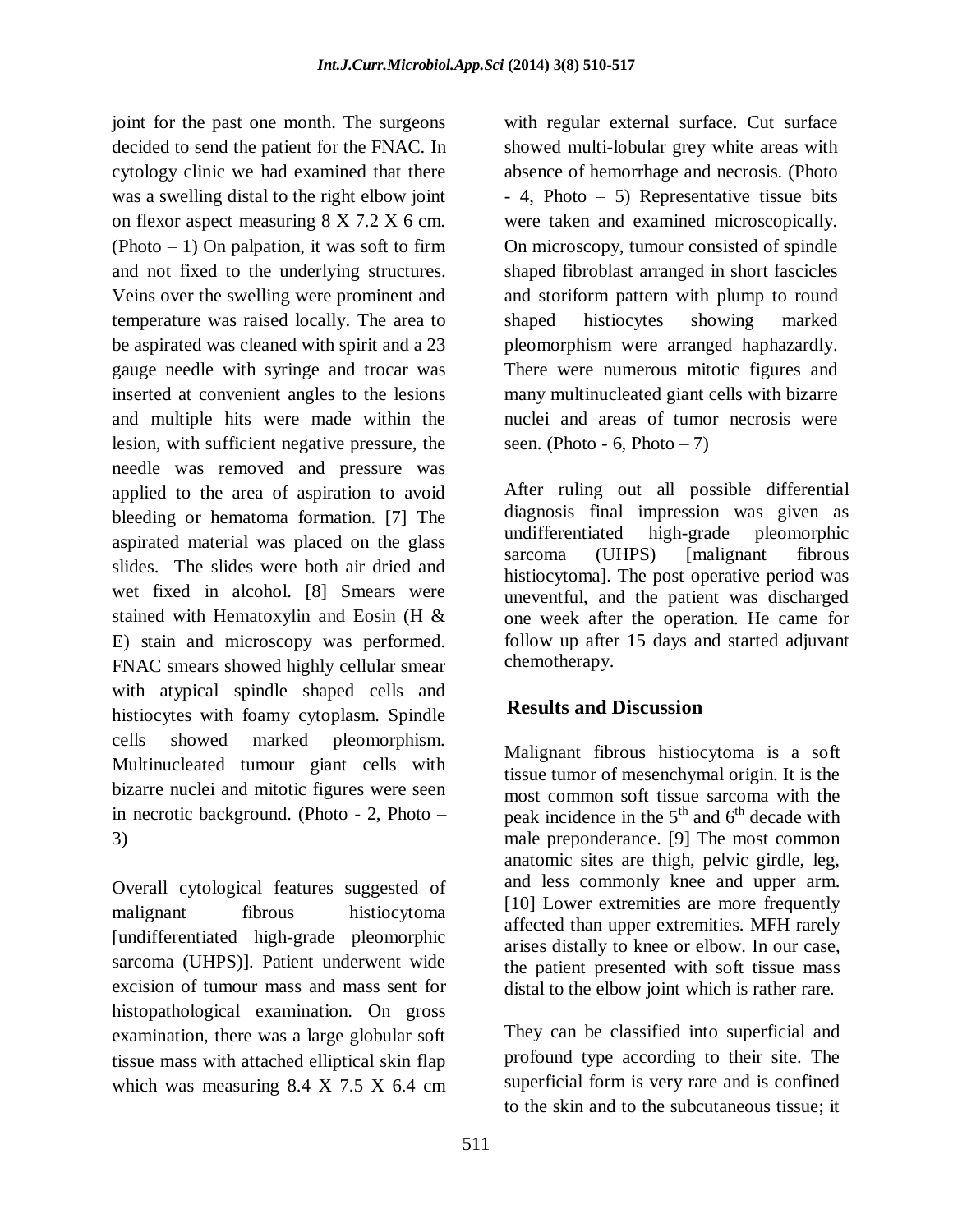may be adhered to the fascia. The profound form extends from the skin along the fascia until the muscle, or it can be located completely within the muscle. [11]

In recent years, the clinic-pathologic findings of this tumor were well defined and settled. These tumors clinically appear usually as a single, often large mass, often with areas of necrosis or hemorrhage. In our case, there was absence of hemorrhage and necrosis.

It has wide-ranging histology and morphology with total five histological variants of MFH are introduced: storiformplemorphic, myxoid, giant cell, inflammatory and angiomatoid. The storiform pleomorphic subtype of MFH is the most common subtype and most frequently seen as a deep-seated tumor of extremities in middle-aged or elderly patients. [12] It is composed of spindleshaped and round histiocytes arranged in storiform pattern. There is high mitotic activity mimicking melanoma along with areas of haemorrhage or necrosis can occur. [13].

The diagnosis of MFH depends on precise differential diagnosis from other sarcomas. Differential diagnosis of MFH includes Pleomorphic Rhabdomyosarcoma, Fibrosarcoma, Pleomorphic Leiomyosarcoma. On microscopic examination, Pleomorphic Rhabdo-myosarcoma shows rhabdomyoblasts, cross striations, spindle to polygonal cells with deep eosinophilic cytoplasm and on Immunohistochemistry (IHC) it shows positive Myoglobin, MyoD1, Myosin, Myogenin. Fibrosarcoma composed of fibro blast with herringbone architecture and short fascicles, variable

mitotic activity and no giant cells and IHC shows positivity for Vimentin. In Pleomorphic Leiomyosarcoma, there will be intersecting fascicles and bundles of smooth muscle cells having pale eosinophilic fibrillar cytoplasm, osteoclastic type of multinucleated giant cells and IHC shows positive Desmin, h-caldesmon and SMA. [14]

Surgical resection is the most potentially effective therapy for soft tissue sarcomas regardless of their site of origin. Ample excision is recommended because approximately 44% of the patients were presented with local recurrence and 42% with metastasis in the lungs. [15, 16, 17, 18] Presence of metastasis is usually associated with a poor prognosis. Adjuvant radiation therapy is suggested for patients with high grade sarcomas beneficial for local control. Nowadays, the role of adjuvant chemotherapy for sarcomas remains uncertain. [4]

In conclusion, this work demonstrates a case of localized MFH in the right upper extremity distal to the elbow joint which was clinically diagnosed as soft tissue sarcoma. However, anatomico-pathological and immunehistochemical studies showed that it was a malignant, poorly differentiated neoplasm based on histiocytes and fibroblasts (Malignant Fibrous Histiocytoma). The fact is that it is extremely difficult to diagnose this tumor before microscopic examination so that histopathology is the gold standard for the final diagnosis.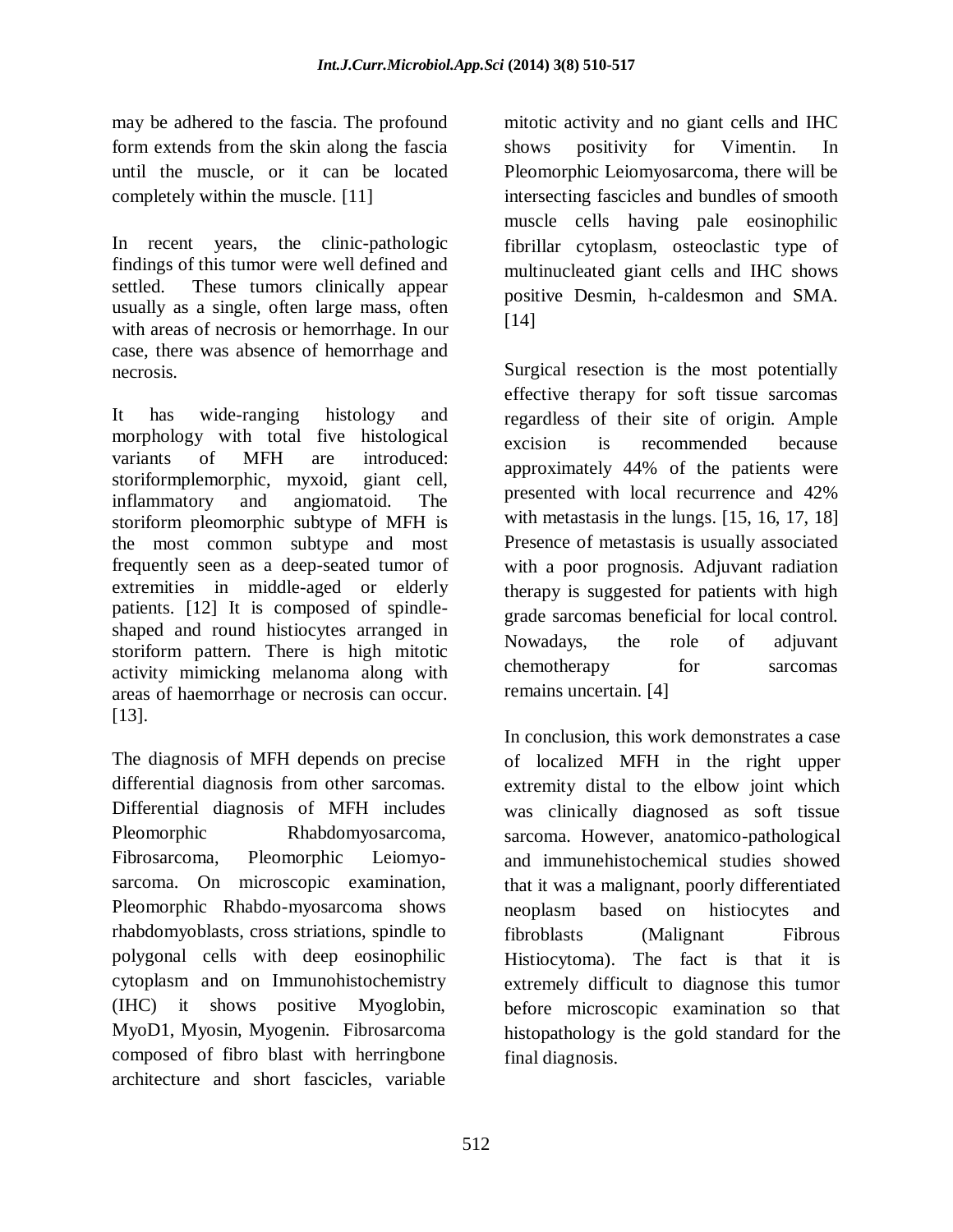

**Photo .1** Large swelling distal to the right elbow joint on flexor aspect.

**Photo.2** FNAC showed highly cellular smear with clusters of malignant tumor cells. [H & E, 4 X]

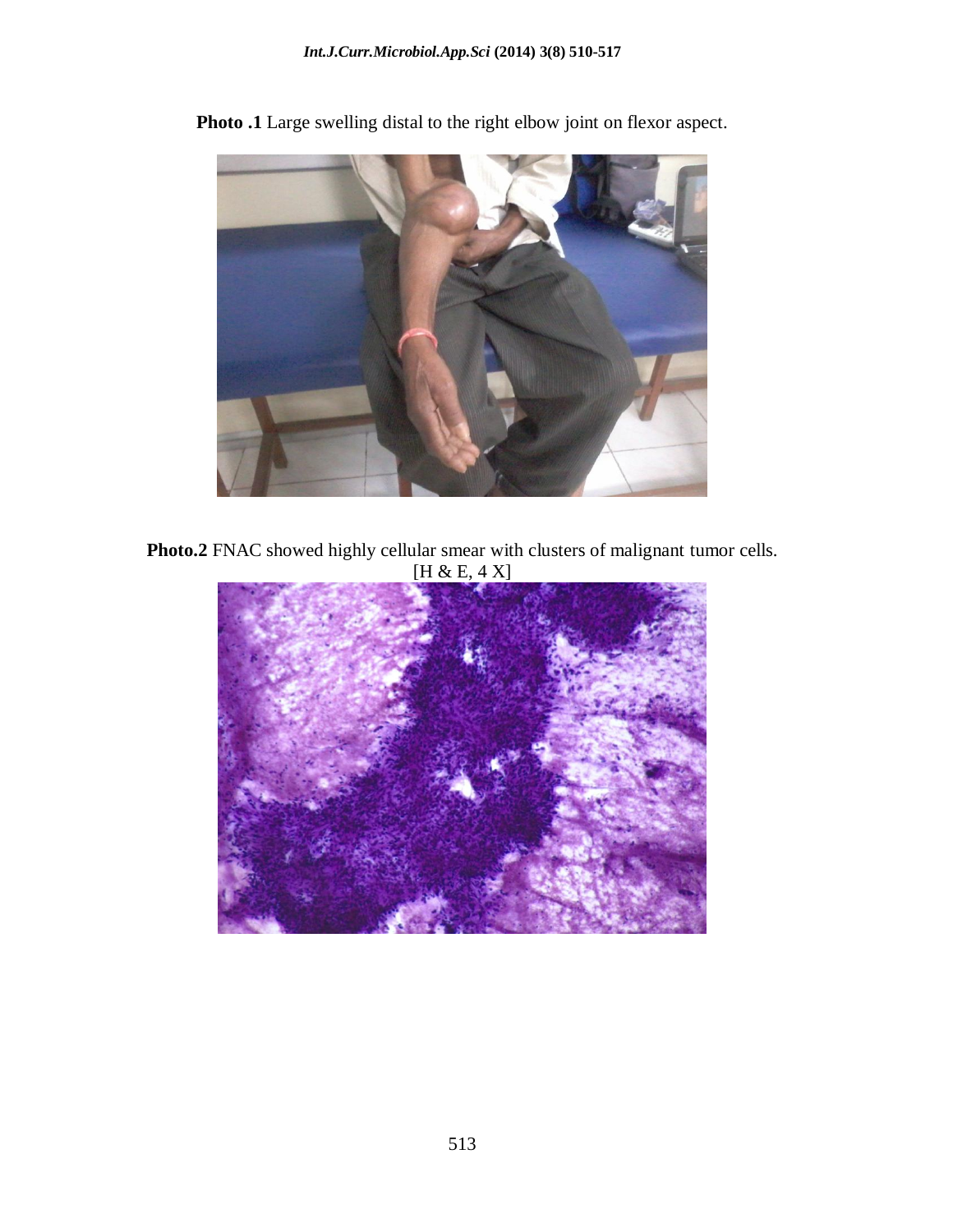**Photo.3** Smear showed histiocytes with foamy cytoplasm and atypical spindle cells with plump hyper chromatic nuclei, anisocytosis and anisonucleosis. [H & E, 4 X]



**Photo.4** Gross examination showed globular skin covered soft tissue mass with regular external surface.

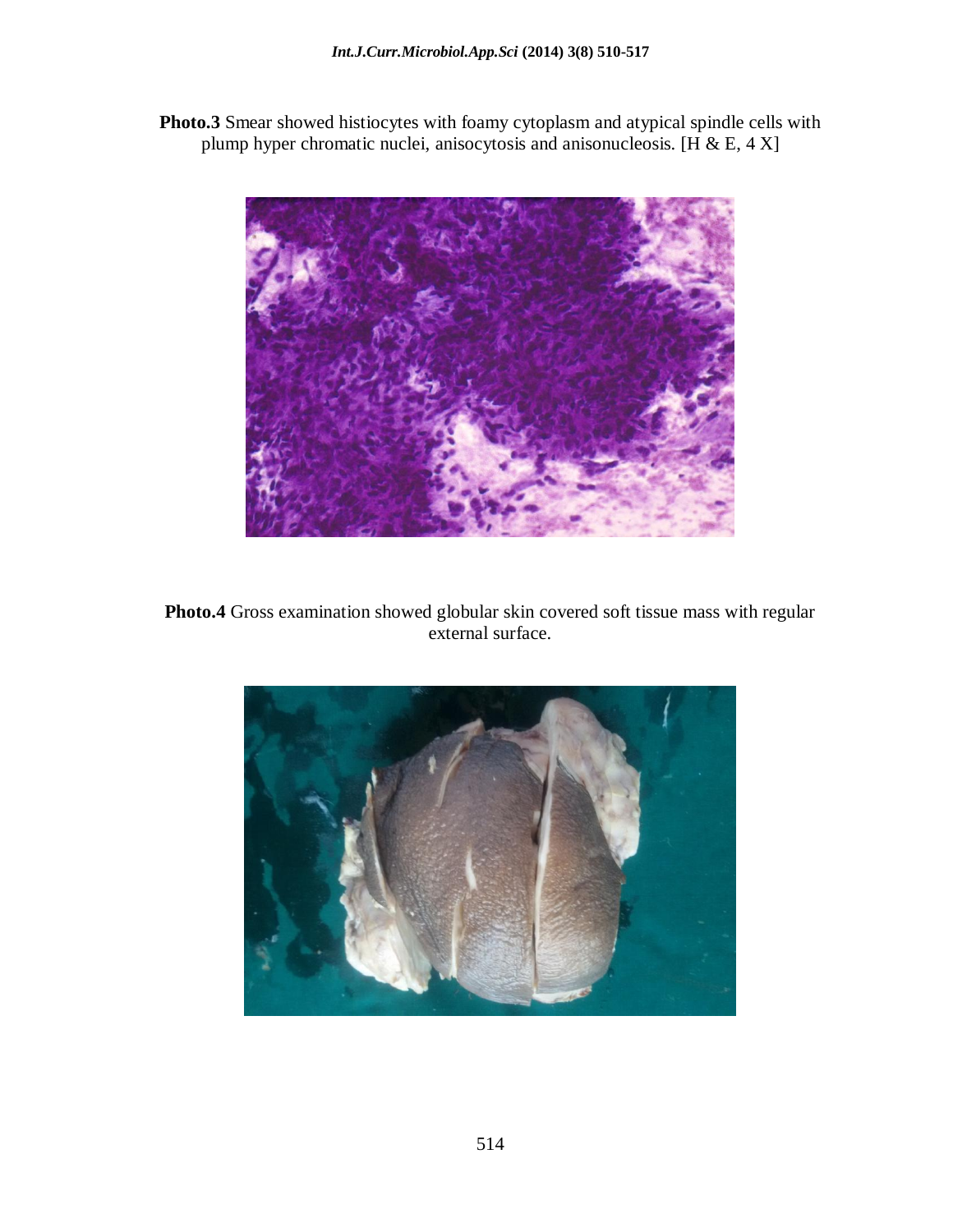#### *Int.J.Curr.Microbiol.App.Sci* **(2014) 3(8) 510-517**

Photo.5 Whitish homogeneous fleshy cut surface of tumor.



**Photo.6** Tumor consists of spindle shaped fibroblast arranged in short fascicles and storiform pattern with plump to round shaped histiocytes. [H & E, 4 X]

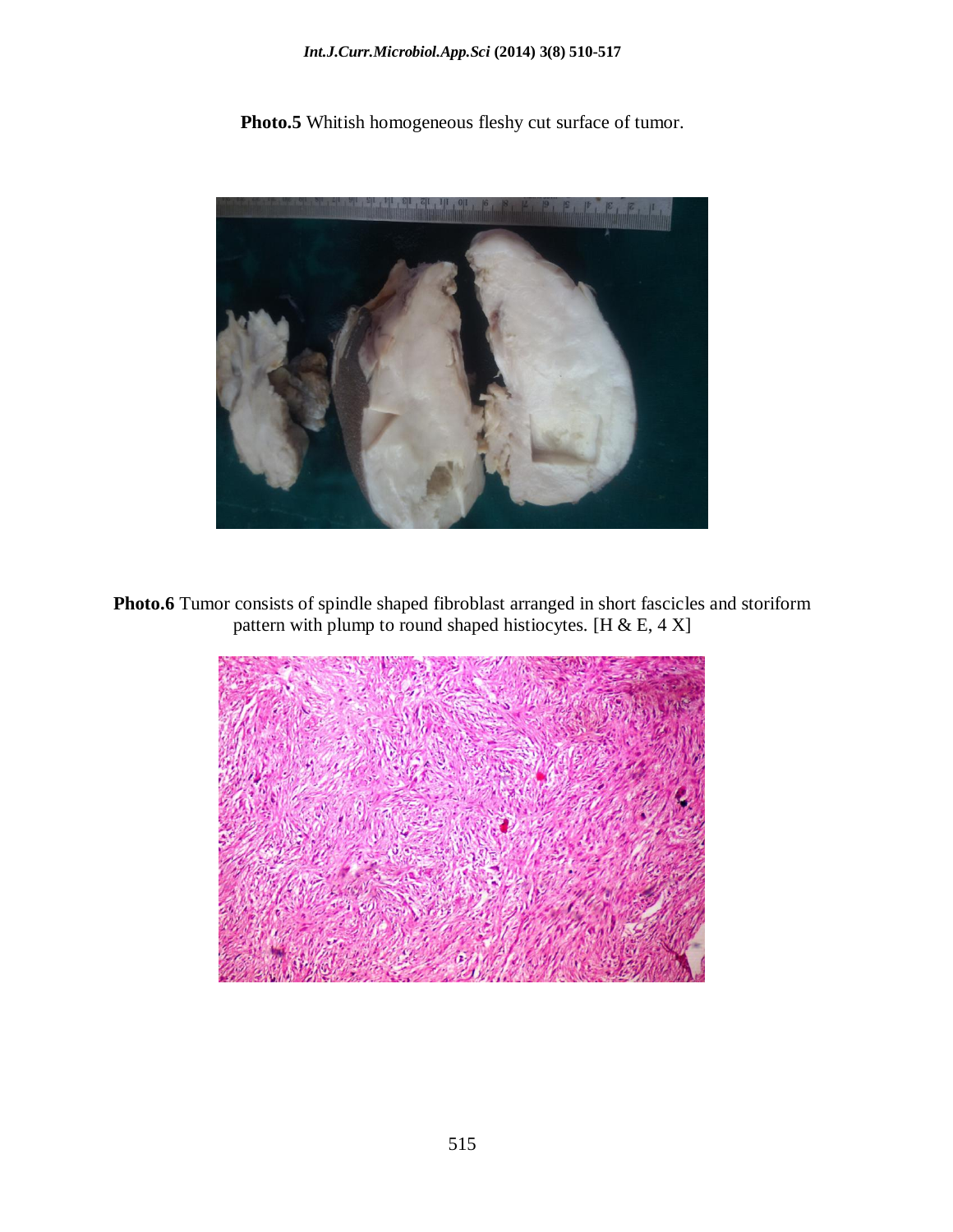**Photo.7** Section showed marked pleomorphism with haphazard arrangement of tumor cells. There were numerous mitotic figures and many multinucleated giant cells with bizarre nuclei. [H & E, 10 X]



# **Acknowledgement**

Authors acknowledge the immense help received from the scholars whose articles are cited and included in references of this manuscript. The authors are also grateful to authors / editors /publishers of all those articles, journals and books from where the literature for this article has been reviewed and discussed.

# **References**

- 1. Fletcher C., Unni K., Mertens F. Pathology and genetics of tumours of soft tissue and bone. World Health Organization; 2002.
- 2. O'Brien JE, Stout AP. Malignant fibrous xanthoma. Cancer 1964; 17: 1445-55.
- 3. Raney R.B. Jr., Allen A., O'Neill J., Handler S.D., Uri A., Littman P. Malignant fibrous histiocytoma of soft tissue in

childhood. Cancer 1986; 57: 2198– 2201.

- 4. Delaney TF. Overview of soft tissue sarcoma: up to date; 2010.
- 5. Feldman F, Norman D. Intra and extra osseous malignant fibrous histiocytoma (malignant fibrous xanthoma). Radiology 1972; 104: 497-508.
- 6. Lawrence W. Jr., Donegan W.L., Natarajan N., Mettlin C., Beart R., Winchester D. Adult soft tissue sarcomas. A pattern of care survey of the American College of Surgeons. Ann Surg. 1987; 205: 349–359.
- 7. Rathod GB, Parmar P. Fine needle aspiration cytology of swellings of head and neck region. Indian Journal of Medical Sciences, 2012; 66: 49- 54.
- 8. Rathod GB, Rathod S, Parmar P, Parikh A. Diagnostic efficacy of fine needle aspiration cytology in cervical lymphadenopathy – A one year